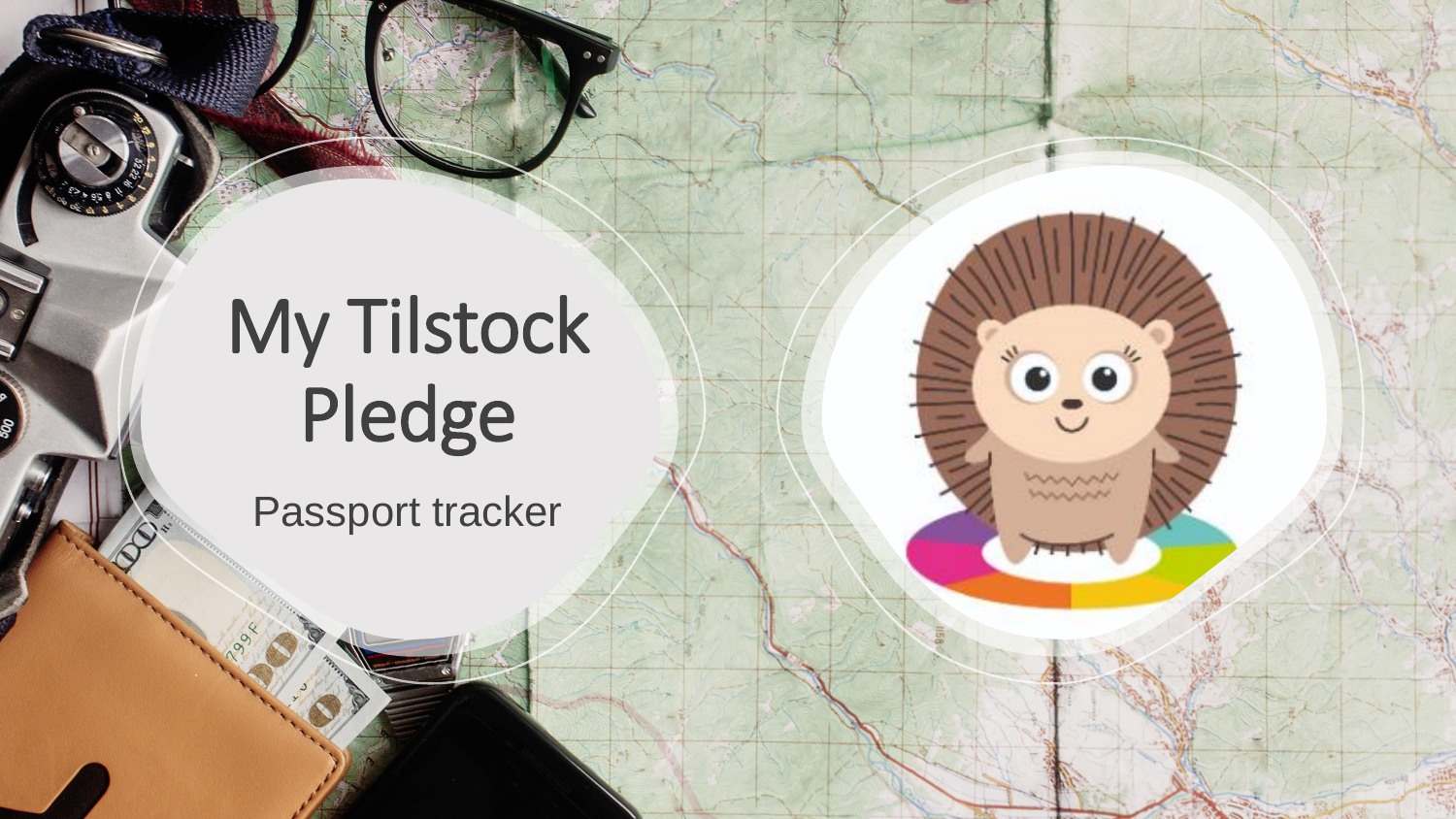## **My Tilstock Pledge - Passport Tracker**

Each time you achieve one of your pledges, remember to tick it off your tracker.

When you have achieved all of the pledges, in any value column, share it with your teacher and you will have a Value Certificate presented to you in celebration assembly.

*Shine bright and reach for the stars!* 

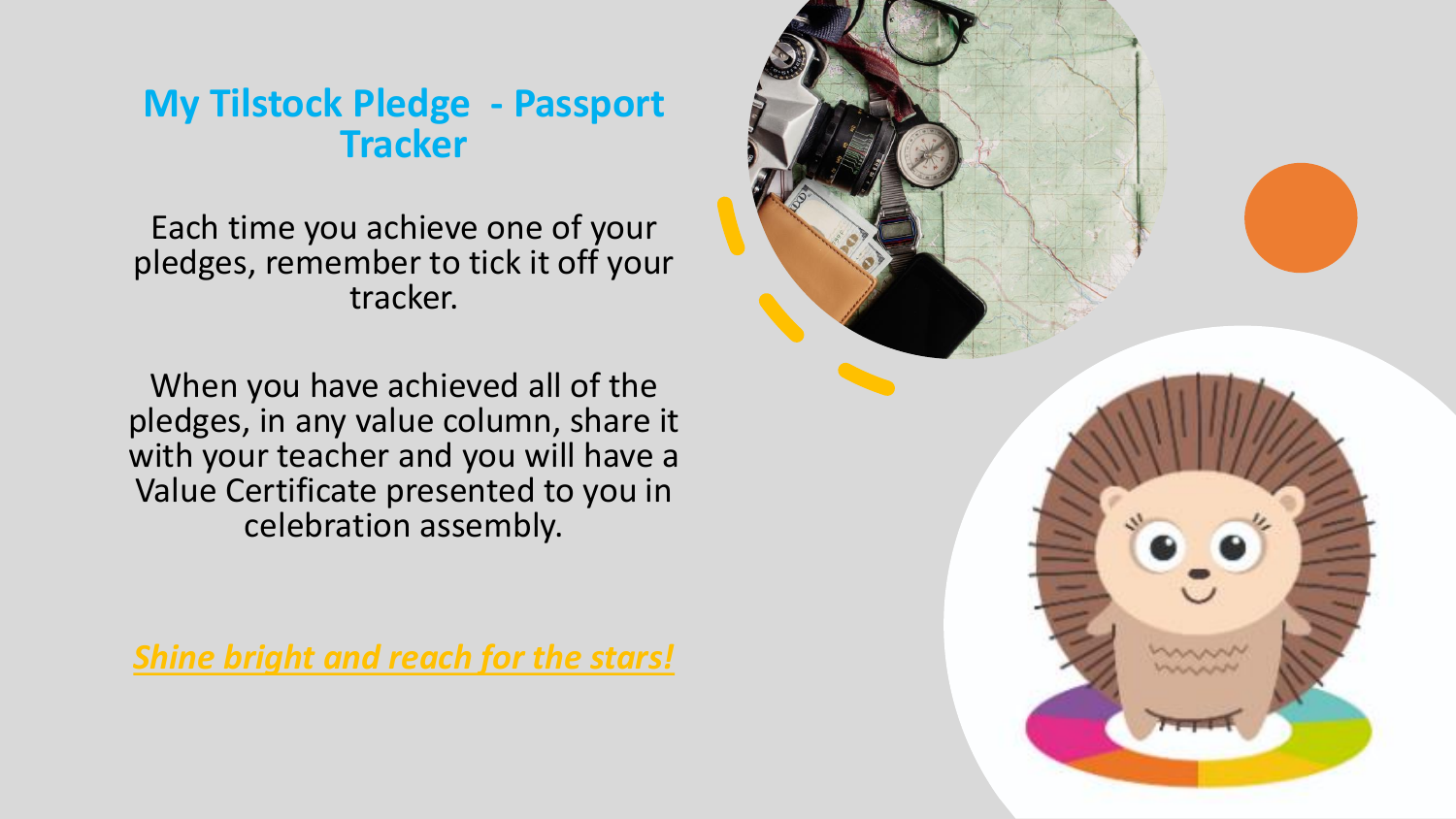| <b>My Pledge Passport tracker</b><br><b>Name</b>                                    |                                                                                           |                                                                                                       |                                                      |                                                                                                                |  |  |
|-------------------------------------------------------------------------------------|-------------------------------------------------------------------------------------------|-------------------------------------------------------------------------------------------------------|------------------------------------------------------|----------------------------------------------------------------------------------------------------------------|--|--|
| <b>Excellence</b>                                                                   | <b>Integrity</b>                                                                          | Empathy                                                                                               | <b>Creativity</b>                                    | <b>Equality</b>                                                                                                |  |  |
| Retell a story to others                                                            | Learn how to manage your<br>feelings and 'Rest Easy' if you<br>become angry, sad or cross | Find out what you were like as<br>a baby                                                              | Create a self- portrait                              | Play a game with others, taking<br>turns and following the rules.                                              |  |  |
| Write and post a letter                                                             | Solve a problem that's making<br>you or someone else upset (<br>conflict resolution)      | Find out where you live on a<br>map                                                                   | Make a sandwich                                      | Play a team sports game,<br>working together                                                                   |  |  |
| Learn and recite a Nursery<br>Rhyme                                                 | Play with someone different                                                               | Create your family tree and<br>share with the class                                                   | Make and fly a kite                                  | Help a friend remember the<br>school rules                                                                     |  |  |
| Learn a song to perform with<br>your class                                          | Help someone in your class                                                                | Listen to a story about a<br>different place                                                          | Take a photograph                                    | Help keep your school tidy                                                                                     |  |  |
| Listen to your teacher reading<br>a story and share your<br>thoughts about it       | Be brave and perform in the<br>school play                                                | Find out about someone who<br>lives in a different part of the<br>country to you                      | Make a paper boat and see if it<br>floats            | Have a special job to help look<br>after our friends and class (<br>book monitor, snack monitor<br>etc)        |  |  |
| Work with friends in your class<br>to complete a task and make<br>something special | Help your classroom be a<br>happy, safe learning space                                    | Show and tell the class all<br>about something you enjoy<br>doing or something new you<br>have learnt | Create a puppet show to retell<br>a traditional tale | Go on a class trip with school<br>and show that you can be<br>responsible                                      |  |  |
| Be willing to try a new food or<br>skill                                            | Help to look after our Tilstock<br>pets (guinea-pig and fish)                             | Visit a place of worship                                                                              | Make up your own story and<br>share it with a friend | Help look after the wildlife in<br>and around the school<br>environment - Make a bird<br>feeder or a bug hotel |  |  |
| Achieve something new and<br>share it with the rest of the<br>school                | Take part in a butterfly hunt or<br>bird watch                                            | Visit a town, farm and the<br>seaside and talk about how this<br>is different to your home            | Grow a plant or a vegetable<br>and take care of it   | Find out something new about<br>a friend                                                                       |  |  |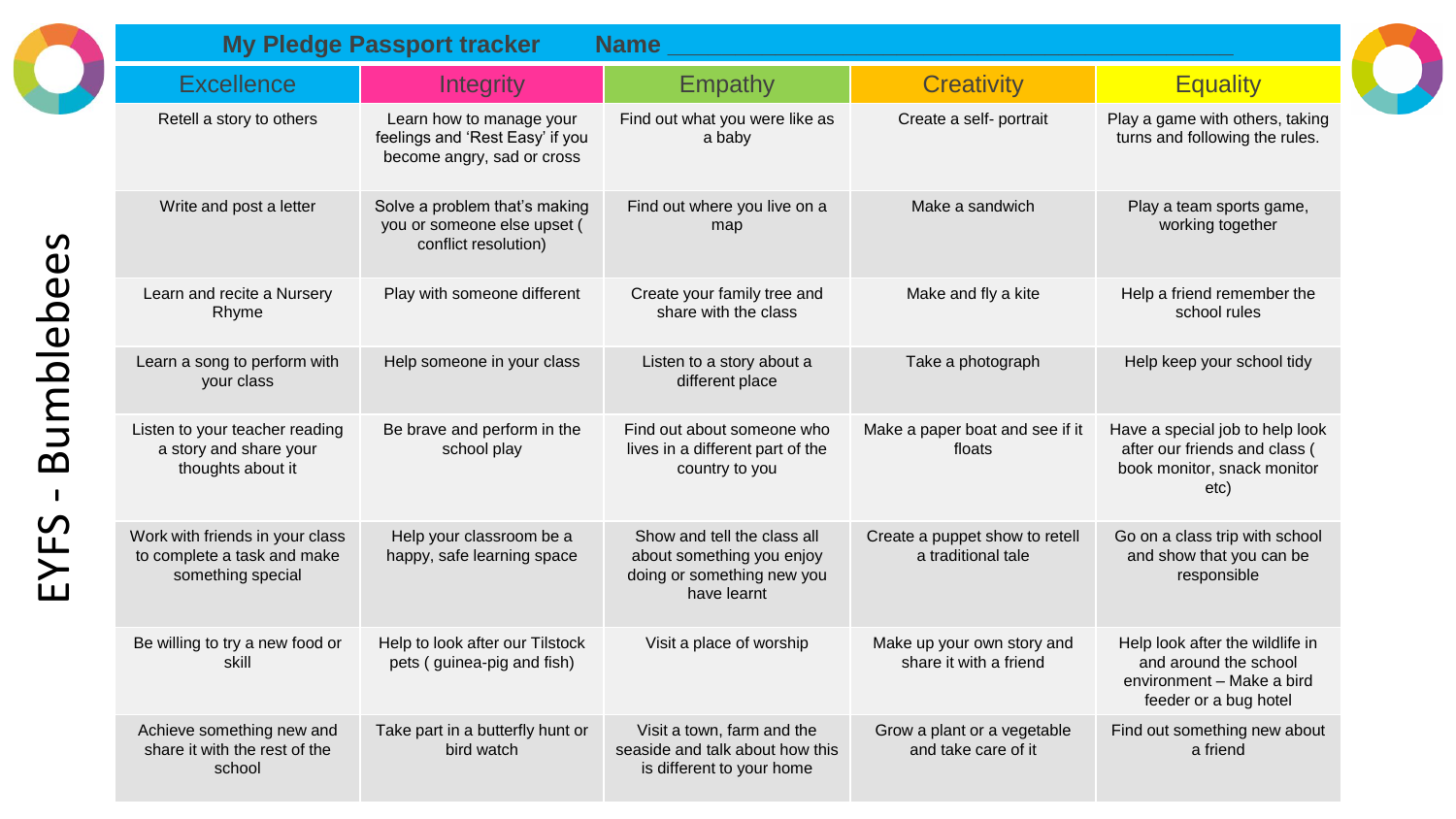| <b>My Pledge Passport tracker</b><br><b>Name</b>       |                                                                                                                                |                                                                                                                                          |                                                           |                                                                                          |  |  |  |
|--------------------------------------------------------|--------------------------------------------------------------------------------------------------------------------------------|------------------------------------------------------------------------------------------------------------------------------------------|-----------------------------------------------------------|------------------------------------------------------------------------------------------|--|--|--|
| <b>Excellence</b>                                      | <b>Integrity</b>                                                                                                               | Empathy                                                                                                                                  | <b>Creativity</b>                                         | <b>Equality</b>                                                                          |  |  |  |
| Read a book independently and<br>create a book review. | Be honest when you have made<br>a wrong choice.                                                                                | Read stories about children<br>around the world - Find out about<br>a child's life in another country<br>and write a letter or postcard. | Create a piece of art for a whole<br>school exhibition.   | Play a board game with others,<br>taking turns and playing fairly.                       |  |  |  |
| Learn and recite a poem off by<br>heart                | Try a new sport or join a new<br>club in school or in the<br>community (gymnastics, dance,<br>rainbows, swimming, cubs).       | Help to take care of an animal in<br>school or out of school.                                                                            | Make a puppet and perform a<br>puppet show to your class. | Take part in a sporting event as<br>a team and as an individual -<br>meet a sportsperson |  |  |  |
| Write or draw your dream for<br>your future.           | Participate in a class charity<br>fund raiser.                                                                                 | Start a collection and share it<br>with the class.                                                                                       | Bake and decorate biscuits for<br>someone.                | Take part in a class discussion,<br>sharing your views and listening<br>to others.       |  |  |  |
| Write and illustrate a story<br>created by you.        | Be brave and take part in the<br>school play.                                                                                  | Build animal shelters in Forest<br>School or make a bird feeder in<br>your garden.                                                       | Plant something, look after it,<br>and watch it grow.     | Go on a trip with school and<br>experience something new.                                |  |  |  |
| Keep a diary for a week.                               | Participate in a Tilstock litter pick<br>to help keep our school and<br>community tidy.                                        | Visit somewhere different to<br>where you live $-$ a big town or<br>$city - a$ national park $- a$ farm                                  | Create and perform a piece of<br>music to an audience.    | Take part in a class vote that<br>affects a whole school decision.                       |  |  |  |
| Learn a new skill and teach the<br>rest of the class.  | Showing respect and care for<br>our local wildlife - take part in<br>the big bird watch or the butterfly<br>count              | Write a letter to the elderly in the<br>local nursing home                                                                               | Learn how to sew or knit<br>Invent something new.         | Work on a project that will<br>improve the school environment.                           |  |  |  |
| Learn Makaton and sign a song<br>with my class         | Strive to be a role model for<br>others demonstrating respect for<br>others in the school and<br>community (Learning Leaders). | Support your friends if they are<br>feeling sad or upset.                                                                                | Watch a live performance in a<br>theatre                  | Visit the library and a book.                                                            |  |  |  |

KS1

- Squirrels